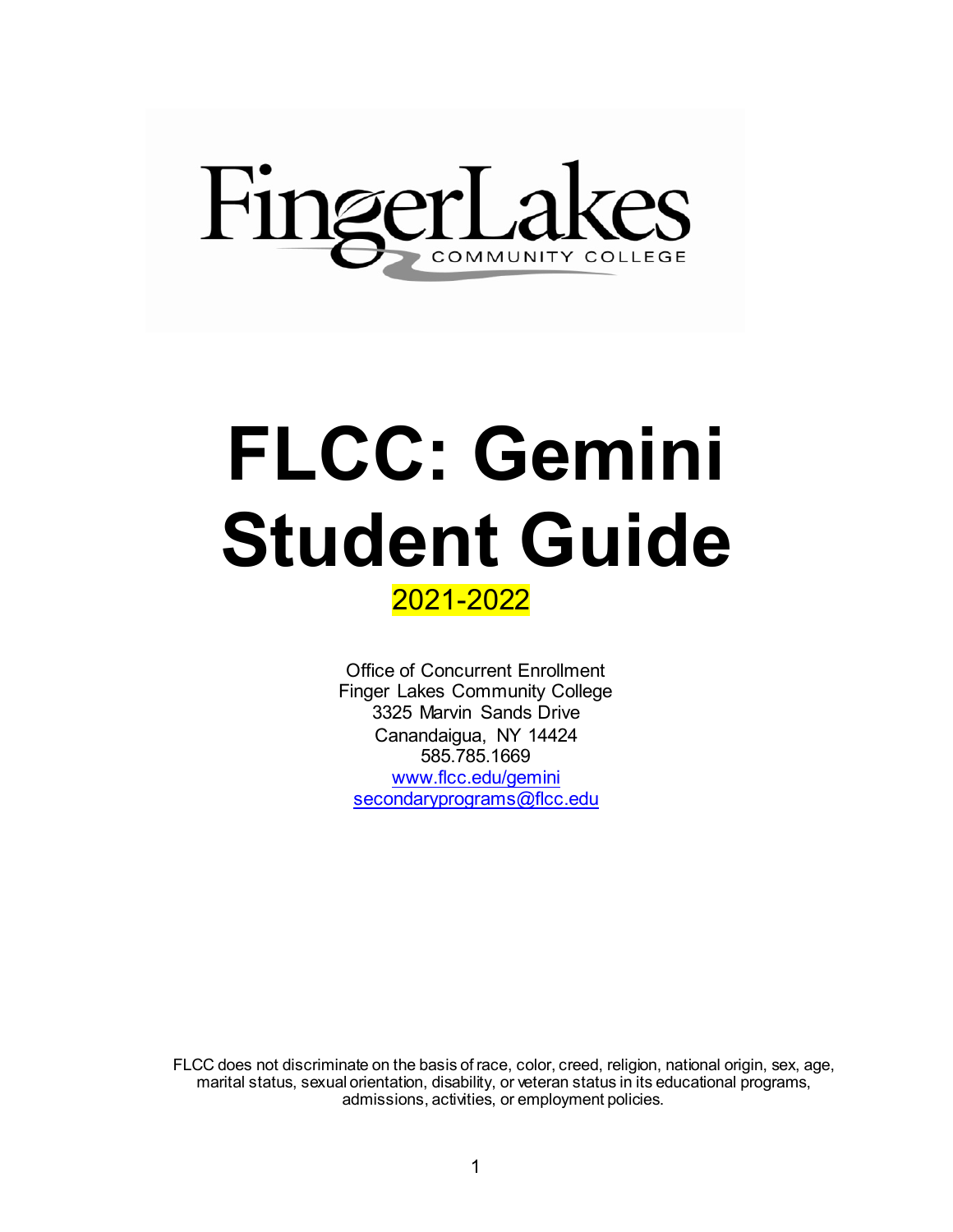# **About Finger Lakes Community College**

Finger Lakes Community College (FLCC) was established in 1965 as a unit of the State University of New York, under the sponsorship of Ontario County. Today the college operates a 250-acre main campus in Canandaigua and campus centers in Geneva, Newark and Victor. FLCC also has field stations at the south end of Honeoye Lake and on 30 acres adjacent to the Hi Tor Wildlife Management Area in Naples. FLCC also offers flexible and convenient educational opportunities through Online Learning. FLCC is considered one of the premier Online Learning programs in New York State.

FLCC offers 57 degree and certificate programs. Some degrees prepare students to transfer to a four-year institution; these include engineering science, biotechnology and fine arts. The associate degrees in applied science (A.A.S.), those designed to lead directly to employment or transfer, include nursing, paralegal, and horticulture. FLCC's signature programs – those for which the college is most known – include environmental conservation, music recording technology, and viticulture and wine technology. Nine of FLCC's degree programs can be completed fully online, and 20 programs can be completed both online and in the classroom.

FLCC is a national leader in science education, having received nearly \$4 million in National Science Foundation grants to share its model for teaching science through research to other community colleges across the country. Small class sizes allow for greater interaction with faculty in all academic areas.

Low tuition makes FLCC an affordable, accessible choice. In addition, the FLCC Foundation, a nonprofit affiliated with the college, provides more than 100 private scholarships. This includes the Gemini Scholarship, which provides a half-year of tuition to students who received at least 12 FLCC Gemini credits during high school. Recent renovations to the main campus provided improved classroom technology, new labs and a new student lounge and café. Clubs bring students together through their academic or personal interests, be it the art club or the electronic gaming society. Athletic teams include soccer, lacrosse, basketball, volleyball and the college's highly successful woodsmen teams.

#### **Fast Facts**

FLCC enrolls approximately 6,300 full and part-time students from approximately 350 high schools in New York States and across the United **States** 

• 80% of full-time, matriculated FLCC students receive financial aid.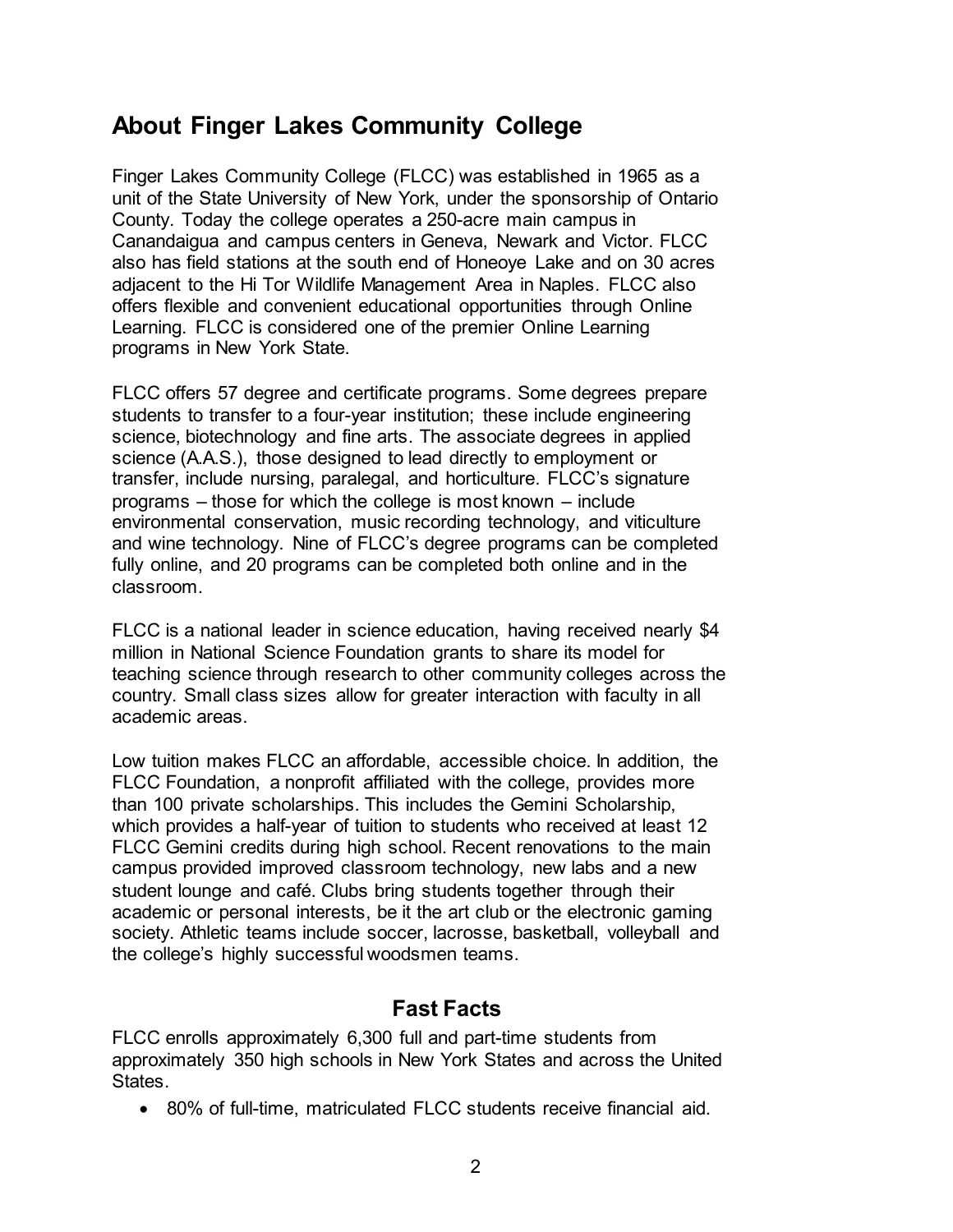- FLCC employs 117 full-time faculty and 196 part-time faculty members.
- FLCC has a 20:1 student to faculty ratio, which ensures small class sizes.
- 92% of graduates with A.A. and A.S. degrees continue their education or are employed full time.
- 89% of graduates with an A.A.S. degree continue their education or are employed full time.

# **About the FLCC: Gemini Program**

The FLCC: Gemini program is a partnership between FLCC and area high schools that provides eligible high school students with the opportunity to simultaneously receive high school and college credit at an affordable cost. Qualified high school teachers are approved by FLCC and deliver the college course in their school. The courses offered through the program are FLCC courses and are treated as an extension of the college's off-campus offerings. Success is based upon coursework completed over the entire semester rather than one test like Advancement Placement (AP) or International Baccalaureate (IB) test-based courses. FLCC offers Gemini courses in 33 districts across five counties, and three Wayne-Finger Lakes BOCES locations.

Concurrent enrollment programs are a viable option to provide students with access to college courses, an alternative to AP or IB test-based courses, and a motivator that some students need to successfully transition to post-secondary studies.

Students in the program are part-time, non-matriculated FLCC students with library, academic support and other student privileges. Students must follow the College's academic standards

and student conduct policies, as stated in the College Catalog. These policies apply to academic honesty, dropping/adding courses, repeated courses, audited courses, and more. The latest catalog is available at [www.flcc.edu/catalog.](http://www.flcc.edu/catalog) 

Students may choose to come to FLCC after high school graduation or transfer their credits to another institution. Approximately 20% of students who have taken courses through the program attend FLCC after high school graduation.

The Office of Concurrent Enrollment is part of the Academic and Student Affairs division and reports to the Associate Vice President of Academic Affairs. More information can be found about the program at [www.flcc.edu/gemini](http://www.flcc.edu/gemini) [o](http://www.flcc.edu/gemini)r by contacting staff in the Office of Concurrent Enrollment (see Appendix: Document A for contact information).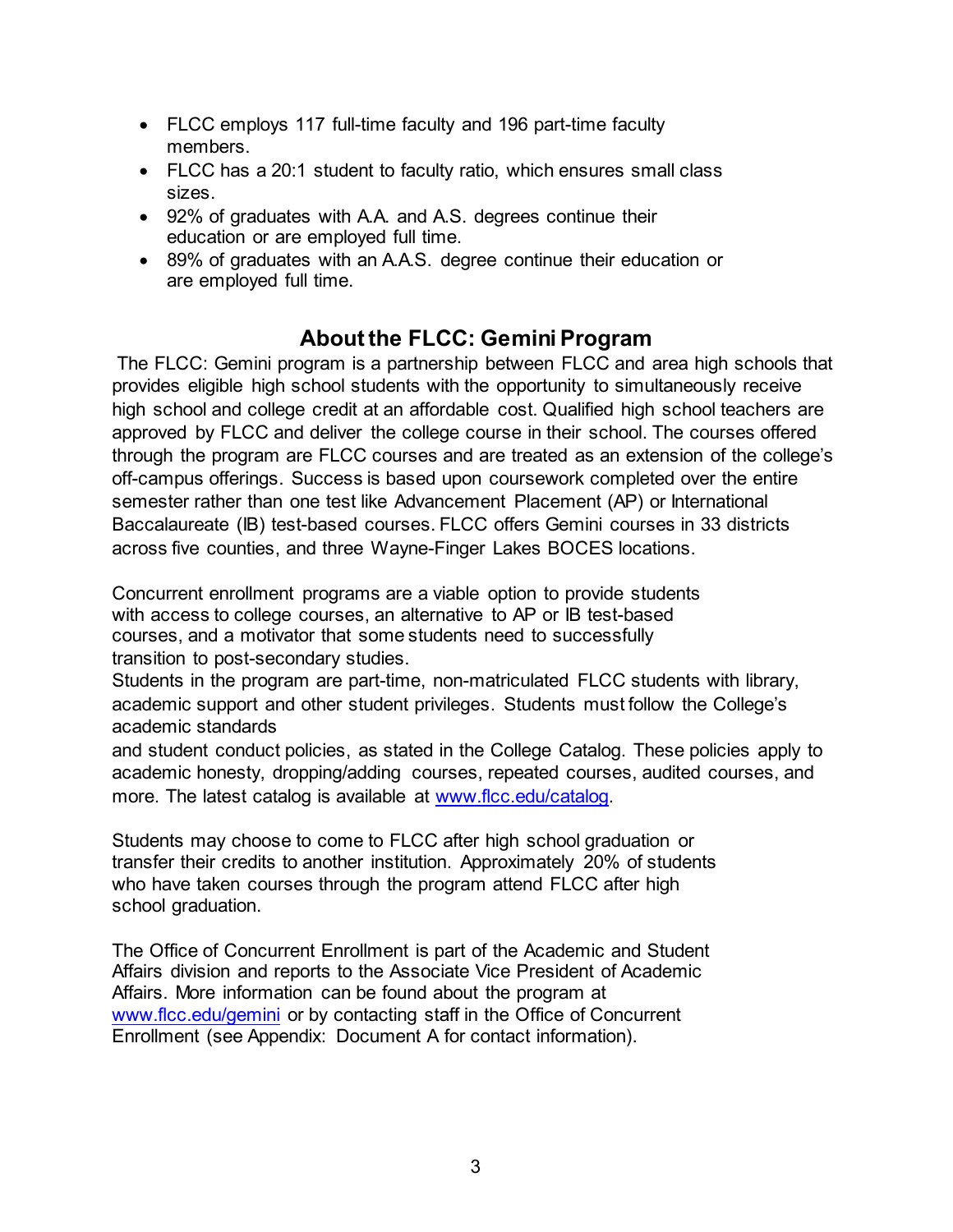#### **List of partner schools for 2021-2022:**

| <b>Bloomfield High School</b> | Marion High School             | Sodus High School              |
|-------------------------------|--------------------------------|--------------------------------|
| Canandaigua Academy           | <b>Midlakes High School</b>    | <b>Victor High School</b>      |
| Clyde-Savannah High School    | <b>Mynderse Academy</b>        | <b>Walden Project</b>          |
| Dundee High School            | <b>Naples High School</b>      | <b>Waterloo High School</b>    |
| East Palmyra Christian School | <b>Newark High School</b>      | <b>Wayne High School</b>       |
| Gananda High School           | North-Rose Wolcott High School | <b>Williamson High School</b>  |
| Geneva High School            | Palmyra-Macedon High School    | <b>WFL BOCES - Flint</b>       |
| Honeoye High School           | Penn Yan Academy               | <b>WFL BOCES - New Visions</b> |
| Lyons High School             | Red Jacket High School         | <b>WFL BOCES - PTECH</b>       |
| Marcus Whitman High School    | Romulus High School            | <b>WFL BOCES - WTCC</b>        |

#### **2021 – 2022 Gemini Calendar**

 **Date/Time Frame Activity, Deadline, or** 

| <b>Meeting</b>      |                                                                                           |
|---------------------|-------------------------------------------------------------------------------------------|
| 8/26/21             | <b>New Instructor Workshop</b>                                                            |
| 9/13/21             | Course outlines due - Faculty (fall courses)                                              |
| $9/13/21 - 10/8/21$ | <b>Fall Registration Period</b>                                                           |
| 10/8/21             | <b>Fall Registration Deadline</b>                                                         |
| 10/29/21            | <b>Fall Census Roster Deadline - Faculty</b>                                              |
| 10/29/21            | Drop Deadline (fall courses with refund and no transcript<br>designation)                 |
| 11/19/21            | Last day to withdraw (fall courses - No refund. "W" Grade on<br>Transcript)               |
| 1/7/22              | <b>Site Coordinator Meeting</b>                                                           |
| 1/28/22             | <b>Fall Grades Due</b>                                                                    |
| 1/31/22             | Course outlines due - Faculty (spring & full year courses)                                |
| $2/1/22 - 3/4/22$   | <b>Spring Registration Period</b>                                                         |
| 3/4/22              | <b>Spring Registration Deadline</b>                                                       |
| 3/25/22             | <b>Spring Census Roster Deadline - Faculty</b>                                            |
| 3/25/22             | Drop Deadline (spring & full year courses with refund and no<br>transcript designation)   |
| 4/22/22             | Last Day to Withdraw (spring & full year courses - No<br>Refund. "W" Grade on Transcript) |
| 6/24/22             | <b>Spring Grades Due</b>                                                                  |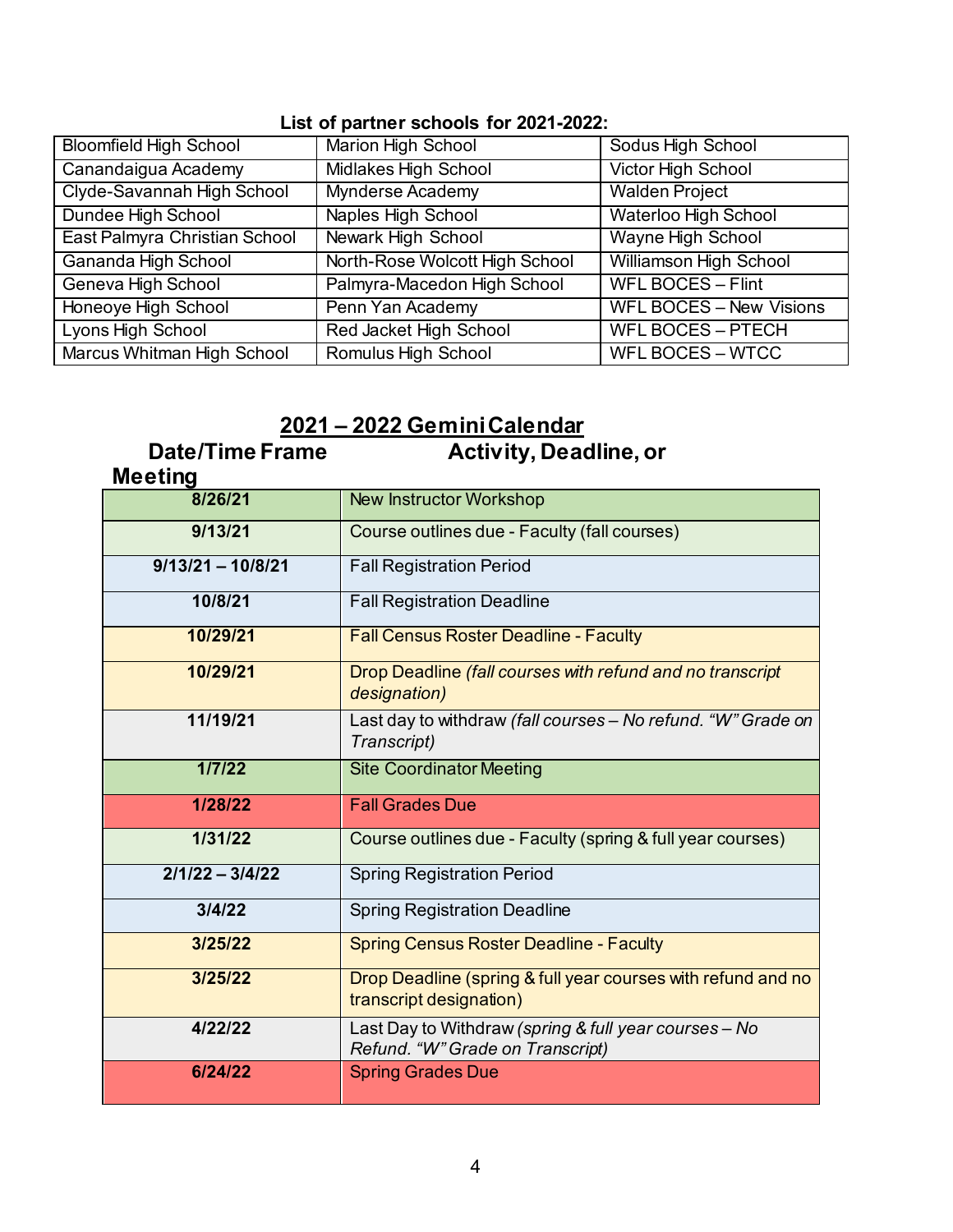# **Course Offerings**

This is a list of courses available through the FLCC: Gemini program. All courses are not offered in all school districts. If a course is no longer offered through the program, The Office of Concurrent Enrollment will notify all affected school districts and instructors. The school districts currently offering the course will be permitted to continue offering the course until the approved high school instructor(s) no longer offer the course. Once the decision has been made to remove a course, no additional instructors will be approved for that course.

| Course     | #        | <b>Course Title</b>                                                                | <b>Credits</b> |
|------------|----------|------------------------------------------------------------------------------------|----------------|
| <b>ACC</b> | 101      | Principles of Financial Accounting                                                 |                |
| <b>ART</b> | 100, 101 | Art History: Pre-History to Middle Ages; Art History: Renaissance<br>to Modern Art |                |
| <b>ART</b> | 110      | Digital Photography                                                                | 3              |
| <b>BIO</b> | 103      | Environmental Science (Co-Listed as CON 103)                                       | $\overline{4}$ |
| <b>BIO</b> | 110      | Fundamentals of Human Anatomy & Physiology                                         | 3              |
| <b>BIO</b> | 121, 122 | General Biology I, General Biology II                                              | 4, 4           |
| <b>BUS</b> | 120      | Introduction to Business                                                           | 3              |
| <b>BUS</b> | 131      | Personal Money Management                                                          | 3              |
| <b>CHM</b> | 121, 122 | General Chemistry I, General Chemistry II                                          |                |
| <b>COM</b> | 110      | Public Speaking                                                                    |                |
| <b>CSC</b> | 105      | Core Word, Core Excel, PowerPoint                                                  |                |
| <b>CSC</b> | 115      | CS1: Introduction to Programming & Computational Thinking                          |                |
| <b>CSC</b> | 122      | Introduction to Webpage Development                                                |                |
| <b>ECO</b> | 100      | Survey of Economics                                                                |                |
| <b>ENG</b> | 101, 103 | Composition I, Composition II                                                      |                |
| <b>ENG</b> | 102      | Introduction to Reading Literature                                                 |                |
| <b>ESC</b> | 105      | <b>Engineering Graphics</b>                                                        |                |
| <b>FRN</b> | 201, 202 | French III, French IV                                                              |                |
| <b>FRN</b> | 203, 204 | French V, French VI                                                                |                |
| <b>GST</b> | 116      | College Study Strategies                                                           |                |
| <b>HIS</b> | 110, 111 | Early United States History; Modern United States History                          |                |
| <b>HPE</b> | 110      | <b>Physical Conditioning</b>                                                       | $\mathbf{1}$   |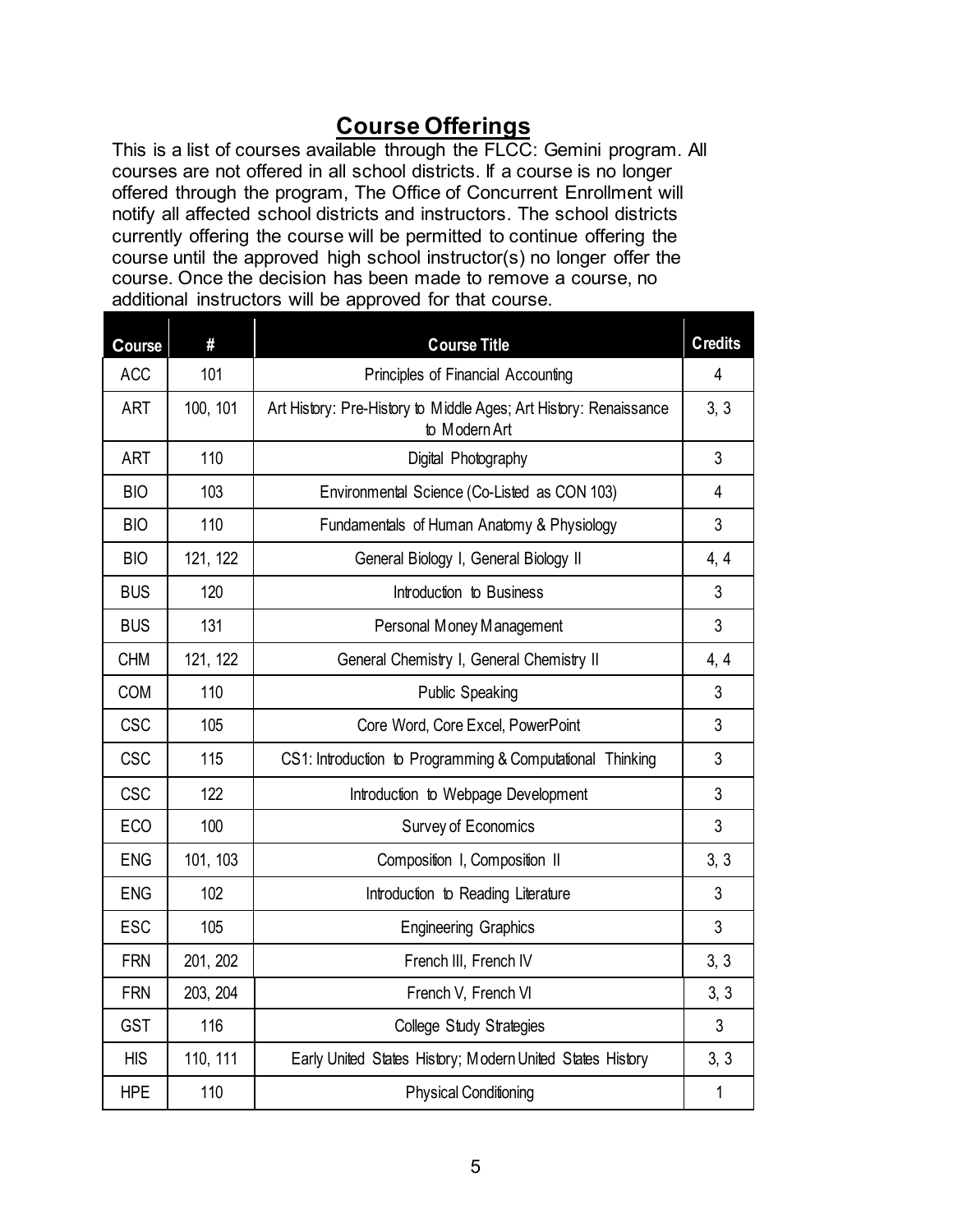| <b>HPE</b>  | 117      | <b>Basic Weight Training</b>             |   |
|-------------|----------|------------------------------------------|---|
| <b>HPE</b>  | 164      | <b>Stress Reduction Through Exercise</b> |   |
| <b>HPE</b>  | 212      | Health                                   |   |
| <b>MAT</b>  | 110      | Mathematics of Money                     |   |
| <b>MAT</b>  | 152      | Pre-Calculus                             | 3 |
| <b>MAT</b>  | 200      | <b>Statistics</b>                        | 3 |
| <b>MAT</b>  | 271      | Calculus I                               | 4 |
| <b>MET</b>  | 106      | <b>Engineering Drawing</b>               | 3 |
| <b>MUS</b>  | 100      | Music Appreciation                       | 3 |
| <b>MUS</b>  | 105      | Basic Musicianship                       |   |
| <b>NS</b>   | 115      | Introduction to Nutrition                |   |
| PHY         | 118, 119 | College Physics I, College Physics II    |   |
| POL         | 100      | <b>American Government</b>               |   |
| <b>PSY</b>  | 100      | Introduction to Psychology               |   |
| SCI         | 151      | Introduction to Astronomy                |   |
| SCI         | 171      | Introduction to Meteorology              |   |
| SOC         | 100      | Introduction to Sociology                |   |
| <b>SPN</b>  | 201, 202 | Spanish III, Spanish IV                  |   |
| <b>SPN</b>  | 203, 204 | Spanish V, Spanish VI                    |   |
| <b>TECH</b> | 122      | Electronic Theory                        |   |
| <b>TECH</b> | 123      | Digital Electronics                      | 3 |

# **Student Eligibility Requirements**

To be eligible to register for a Gemini course, the site coordinator and/or instructor must verify that each student meets the following requirements:

- Junior or senior in high school.
- Sophomores may enroll in courses with a prefix of CSC, FRN, GST, HPE and SPN if they meet course pre-requisite requirements.
- All students must meet course prerequisites as stated in the College Catalog.
- Ninth graders are not eligible.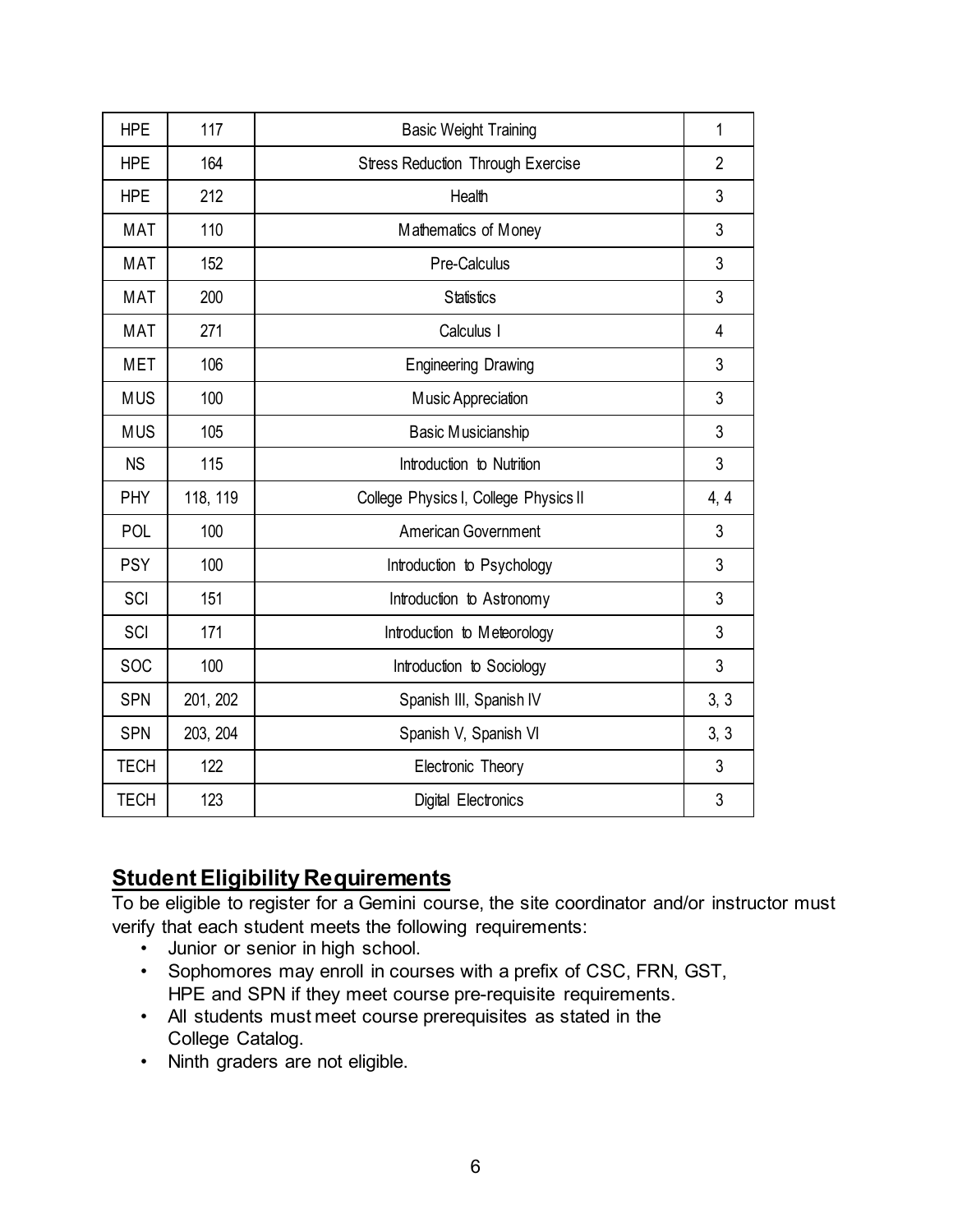| Course      | Course $#$<br><b>Course Title</b> |                                                                   | <b>Placement or Pre-</b>                                      |  |
|-------------|-----------------------------------|-------------------------------------------------------------------|---------------------------------------------------------------|--|
| Prefix      |                                   |                                                                   | Requisite                                                     |  |
| <b>MET</b>  | 106                               | <b>Engineering Drawing</b>                                        | C- or higher in ESC<br>105                                    |  |
| <b>TECH</b> | 122                               | <b>Electronic Theory</b>                                          | 80% or higher in<br>Algebra 2/Trig                            |  |
| <b>TECH</b> | 123                               | <b>Digital Electronics</b>                                        | 80% or higher in<br>Algebra 2/Trig                            |  |
| <b>BIO</b>  | 121                               | General Biology I                                                 | 75% or higher in<br>prev. English course                      |  |
| <b>BIO</b>  | 121, 122                          | General Biology I, II                                             | C- or higher in BIO<br>121                                    |  |
| <b>CHM</b>  | 121                               | <b>General Chemistry I</b>                                        | 80% or higher in<br>Geometry. HS Chem<br>strongly recommended |  |
| <b>CHM</b>  | 122                               | <b>General Chemistry II</b>                                       | C or higher in CHM<br>121                                     |  |
| <b>CSC</b>  | 115                               | CS 1: Intro to Programming &<br><b>Computational Thinking</b>     | 80% or higher in<br>Algebra I                                 |  |
| <b>ENG</b>  | 102                               | Introduction to Reading Literature                                | 75% or higher in prev.<br>English course                      |  |
| <b>ENG</b>  | 101                               | <b>Composition I</b>                                              | 75% or higher in prev.<br>English course                      |  |
| <b>ENG</b>  | 103                               | <b>Composition II</b>                                             | C- in ENG 101                                                 |  |
| <b>MAT</b>  | 152                               | Survey of Functions II (Pre-<br>Calculus)                         | 80% or higher in<br>Algebra 2/Trig                            |  |
| <b>MAT</b>  | 200                               | <b>Statistics</b>                                                 | 80% in Algebra 2/Trig<br>or 80% in pre-calc                   |  |
| <b>MAT</b>  | 271                               | C- in MAT 152 or<br>Calculus I<br>80% or higher in HS<br>pre-calc |                                                               |  |
| <b>PHY</b>  | 118                               | 80% or higher in<br><b>College Physics I</b><br>Algebra 2/Trig    |                                                               |  |
| <b>PHY</b>  | 119                               | C or higher in PHY<br><b>College Physics II</b><br>118            |                                                               |  |

*The following courses require a placement or pre-requisite*

## **Placement Testing**

If the student's previous course grade (Math or English) was between 77- 79%, and therefore not successfully meeting the placement criteria for the course(s) they seek, it *may be permissible* for the student to take the Accuplacer placement test by following our exceptions process: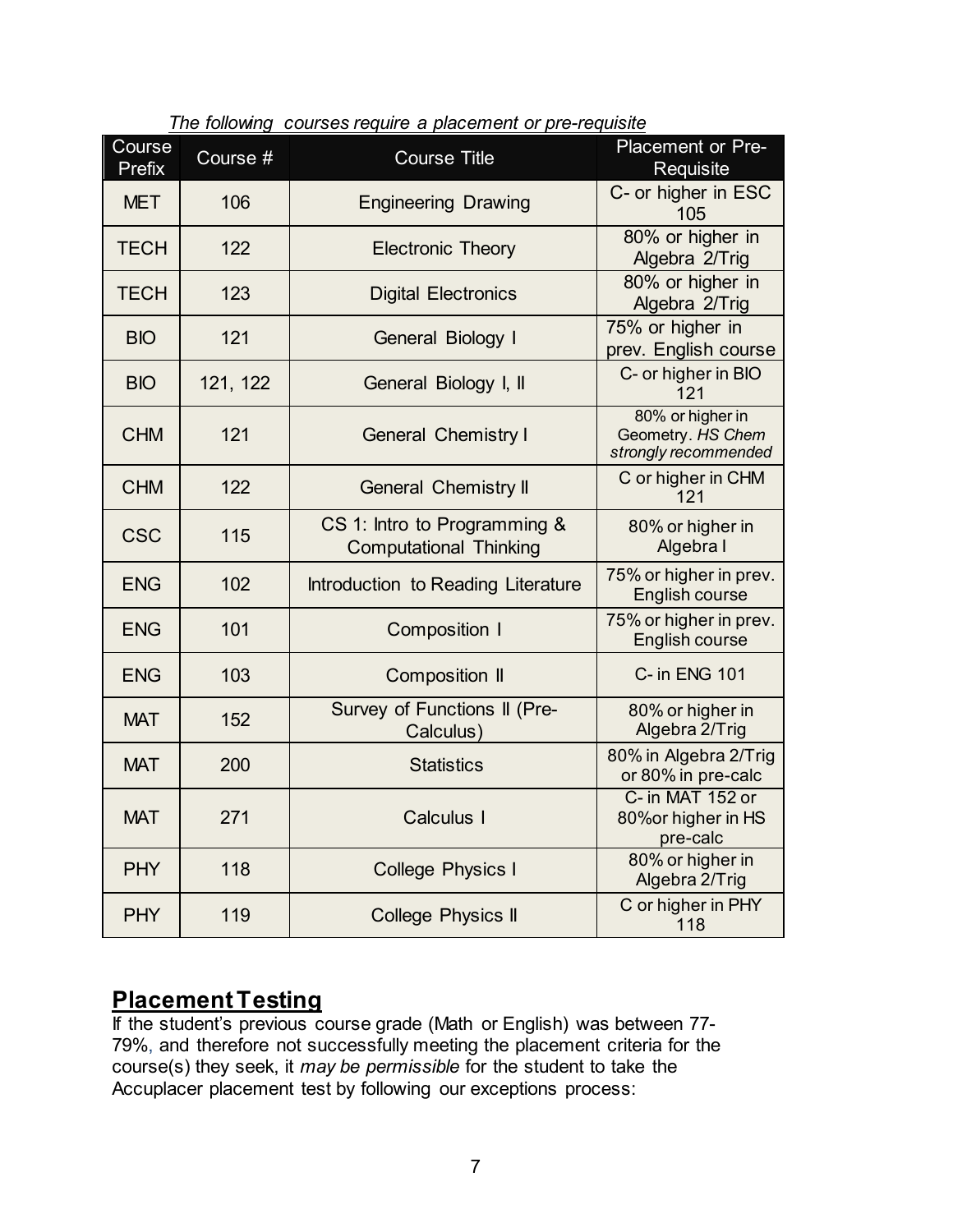- 1. A school counselor must send a copy of the student's transcripts and a letter of recommendation from a teacher or counselor attesting to the student's capabilities to the Office of Concurrent Enrollment for review.
- 2. After review, the Office of Concurrent Enrollment will contact the school counselor about the appropriateness of placement testing on an individualized basis.

# **Related information**

We recognize and support that some districts have implemented higher academic thresholds that may also require relevant qualitative benchmarks, such as work ethic or teacher recommendation, for placement in Gemini courses. The placement criterion above sets a minimum expectation of students' academic preparedness for collegelevel courses. Gemini courses are not supplements or replacements for high school courses. They provided academically prepared students an opportunity to earn dual credit for the course.

At the conclusion of the Gemini registration period, Gemini instructors and Site Coordinators will be required to confirm that students registered for the course meet the appropriate placement criteria. Students who registered for the course, but do not meet the placement criteria will be administratively dropped from the course.

The Office of Concurrent Enrollment reviews individual requests for enrollment exceptions (other than MAT or ENG courses). A letter of recommendation and a copy of the student's high school transcript are required. This letter should be from someone that can attest to the student's academic ability to succeed in that particular course.

# **Gemini Practices**

#### **Course Registration**

Students who participate in the FLCC: Gemini program are nonmatriculated FLCC students who generate an official record at the College. To register, students must complete an online registration form, submit a Certificate of Residence form in the mail, and mail their student fees to FLCC in full. Registrations will not be accepted after the deadline.

To complete the Certificate of Residence Application form, students who reside outside of Ontario County must bring photo ID and proof of address with the CR Form to sign it in front of a Notary Public. Double tuition is charged for students who do not turn in a certificate of residence application within 30 days from the start of the college semester or have not lived in New York State for at least one year. The Certificate of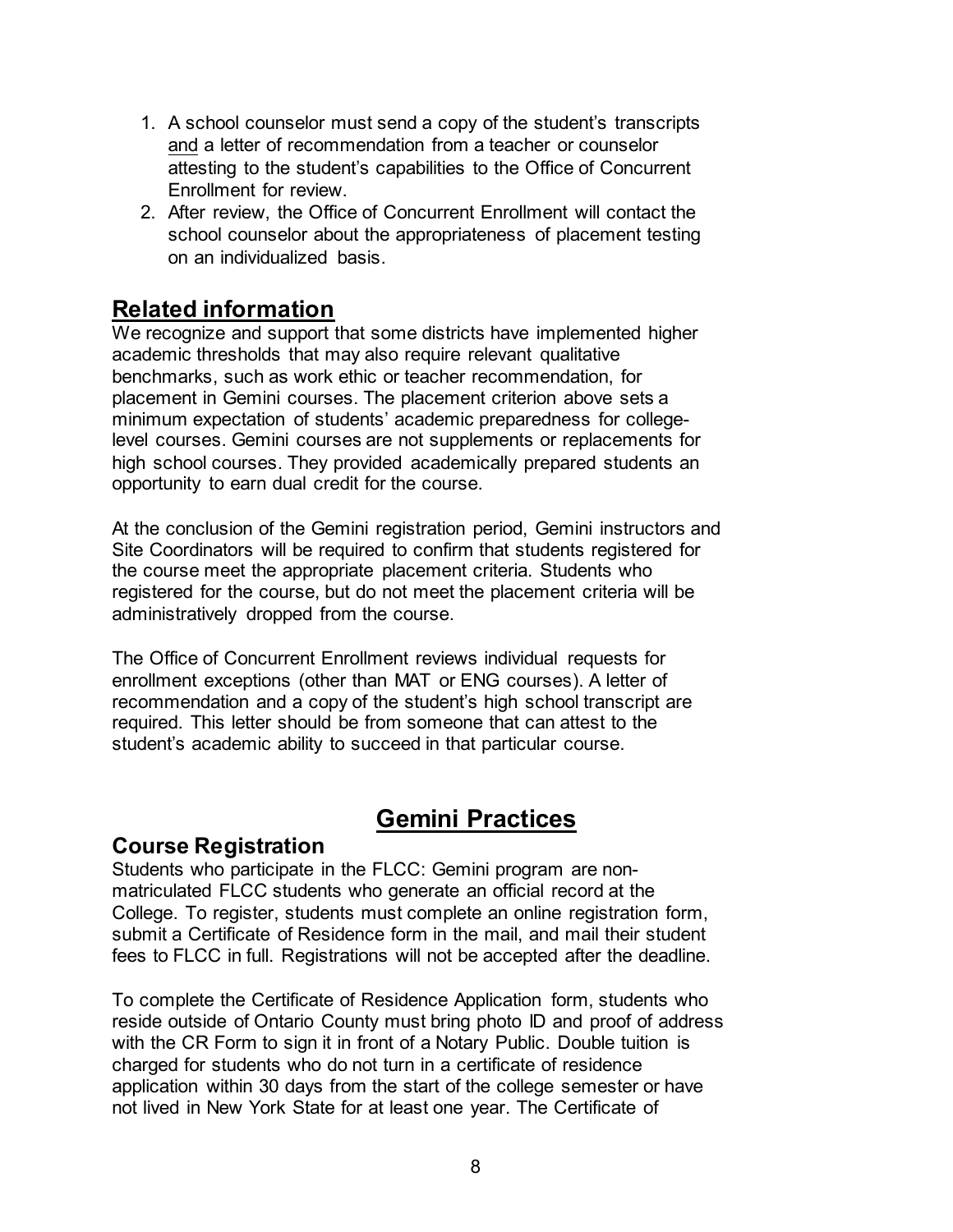Residence is valid for one calendar year. Students who complete the form in the fall semester do not need to complete one for the spring semester. *The Certificate of Residence is not required by Ontario County residents.*

Certificate of Residence and payment should be mailed by the postmark deadline to: FLCC Office of Concurrent Enrollment 3325 Marvin Sands Drive Canandaigua, NY 14424

#### **Academic Dishonesty**

Engaging in forms of academic dishonesty, such as cheating and plagiarism is prohibited. The term "cheating" includes, but is not limited to: 1) use of any unauthorized assistance in taking quizzes, tests, or examinations; 2) dependence upon the aid of sources beyond those authorized by the instructor in writing papers, preparing reports, solving problems, or carrying out other assignments; 3) the acquisition, without permission, of tests or other academic material belonging to a member of the College faculty or staff; or 4) aiding and/or abetting another student for the purpose of cheating. The term "plagiarism" includes, but is not limited to the use by paraphrase or direct quotation of the published or unpublished work of another person without full and clear acknowledgment. It also includes the unacknowledged use of materials prepared by another person or agency engaged in the selling of term papers or other academic materials. These definitions, examples, and prohibition of academic dishonesty apply equally to all FLCC classes, whether online, at a campus center, or through any other method(s) of delivery.

Forms of academic dishonesty will not be tolerated by Finger Lakes Community College. Faculty may impose a mandatory minimum penalty upon a student found to have committed a violation. Initial responsibility and authority for handling suspected academic dishonesty situations rests with the faculty, but may rise to the level of student conduct matters depending on the specifics of each situation. Please refer to the information in the Sanctions section of the Student Code of Conduct for more detail on the handling of suspected academic dishonesty. Students charged with violating this section of the Code will have their academic file reviewed via the One Stop Office to verify any past academic dishonesty occurrences. The Student Code of conduct can be found at [www.flcc.edu/offices/judicial/index.cfm.](http://www.flcc.edu/offices/judicial/index.cfm) 

Disciplinary action for violations of academic honesty will be determined by the instructor. The consequences for such violations may range from a warning to receiving a grade of "F" in the course. Students who have been assigned a grade of "F" for a course as a result of academic dishonesty will not be permitted to change that grade by withdrawing from the course. An instructor may also request that the Community Standards Office investigate alleged academic dishonesty and take appropriate action based on the Student Code of Conduct.

#### **Attendance & Course Participation**

FLCC does not have a formal student attendance policy. Each Gemini instructor sets his/her attendance policy in accordance with the district policy. Attendance policies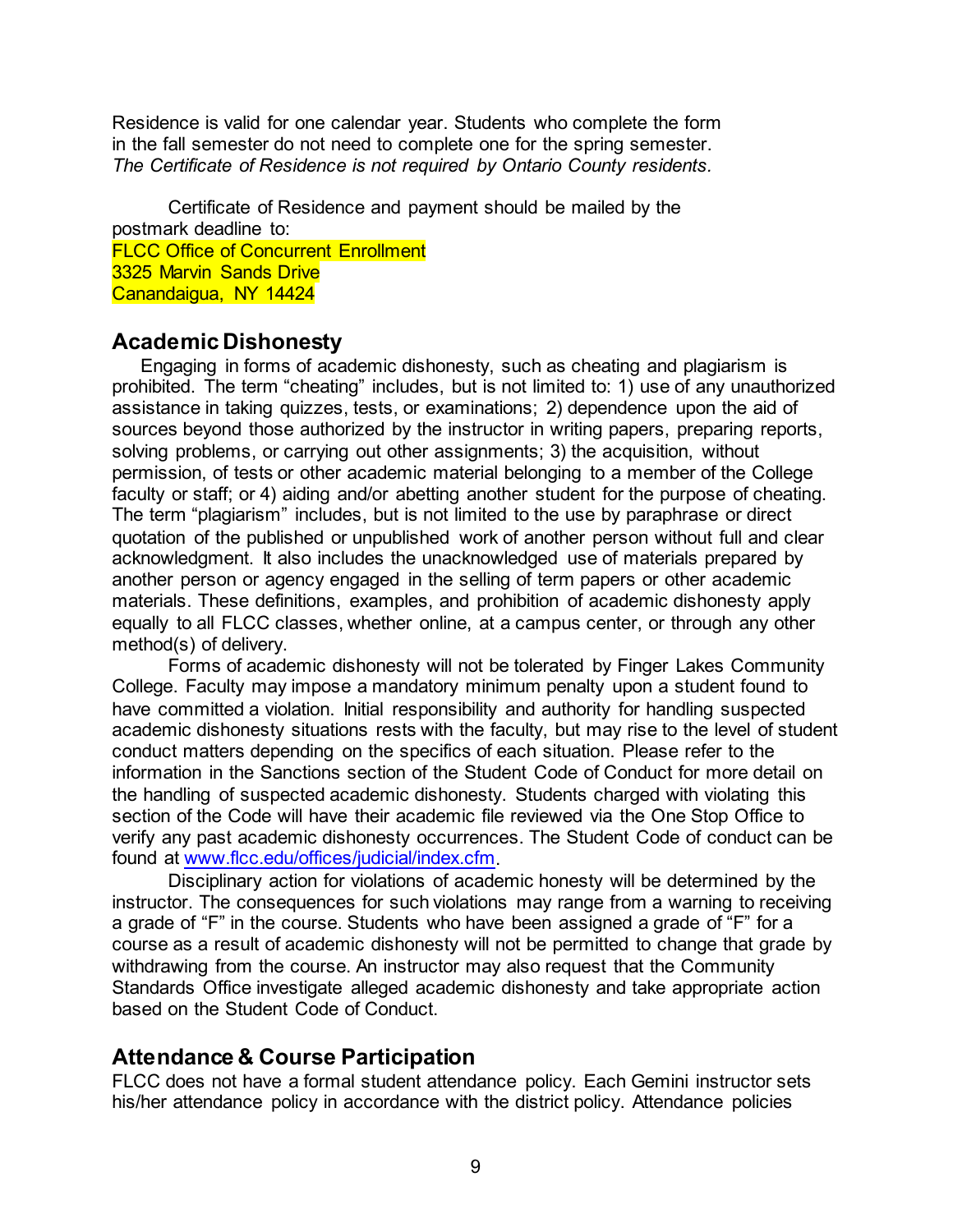should be stated in the course outline and students should be informed regarding the attendance policy on the first day of class. Absence due to disciplinary action and/or high school code of conduct violations will result in the student being dropped from the college portion of the course or prevented from registering. Absences due to medical issues or other reasons will be reviewed on a case-by-case basis by the Office of Concurrent Enrollment. In all circumstances, students will be required to meet course expectations and to work in conjunction with the Gemini instructor to fulfill all course requirements.

## **Educational Records-Student Rights**

Pursuant to the requirements of the Family Education Rights and Privacy Act (FERPA) of 1974, Finger Lakes Community College has adopted a policy which ensures that students will have the right to inspect and review certain education records maintained under their names, and to obtain copies of those records. Further, FLCC will not disclose personally identifiable information from the education records of a student without the prior written consent of the student except as permitted by the Act and specified in the College statement of policy.

The Family Educational Rights and Privacy Act (FERPA) affords students certain rights with respect to their education records. They are:

- 1. *The right to inspect and review the student's education records within 45 days of the day the College receives a request for access.* Students should submit to the Registrar, Associate Vice President of Student Affairs, academic department chairperson, or other appropriate official, written requests that identify the record(s) they wish to inspect. The College official will make arrangements for access and notify the student of the time and place where the records may be inspected. Students will be required to produce identification (e.g., driver's license or SUNY ID) prior to inspecting the records. If the records are not maintained by the College to whom the request was submitted, that official shall advise the student of the correct official to whom the request should be addressed.
- 2. *The right to request the amendment of the student's education records that the student believes are inaccurate or misleading.* Students may ask the College to amend a record that they believe is inaccurate or misleading. They should write the College official responsible for the record, clearly identify the part of the record they want changed, and specify why it is inaccurate or misleading. If the College decides not to amend the record as requested by the student, the College official will notify the student of the decision and advise the student of his or her right to a hearing regarding the request for an amendment. Additional information regarding the hearing procedures will be provided to the student when notified of the right to a hearing.
- 3. *The right to consent to disclosures of personally identifiable information contained in the student's education records, except to the extent that FERPA authorizes disclosure without consent.* Under FERPA, the College may disclose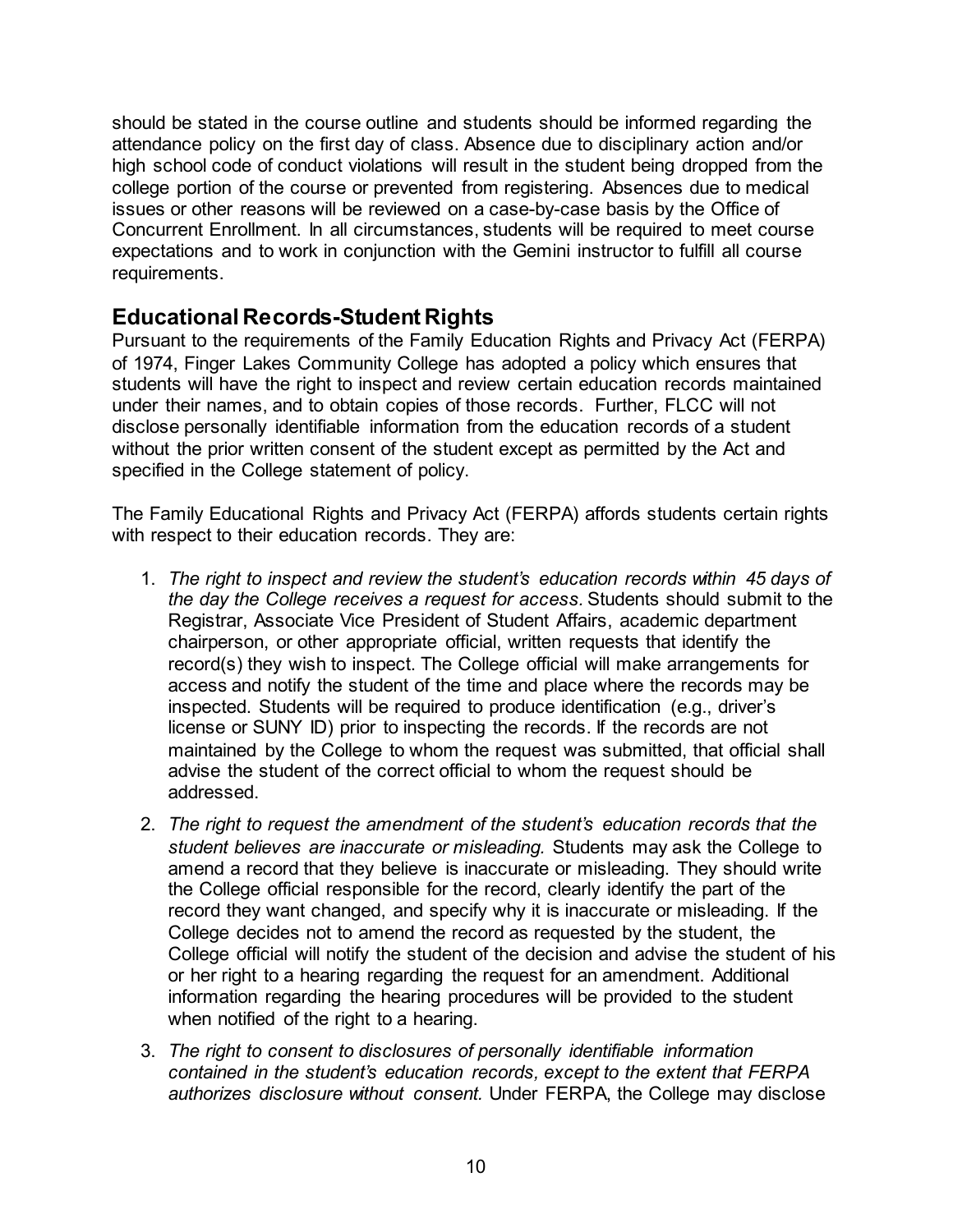"directory information" about the student without the student's consent. "Directory information" is information not generally considered harmful or an invasion of privacy if disclosed. The College defines directory information as the student's name, address, telephone listing; photograph or likeness; date of birth; field of study; participation in officially recognized activities and sports; weight and height of athletes; dates of attendance at the College; degrees and awards received; and the most recent previous school attended. Students who do not wish to have their directory information released to the public must notify the Registrar's Office in writing and identify the specific information they do not wish to have released. Students may request this at any time. Note: Generally, directory information is not automatically released to the public. That is, when a request is received for a student's directory information, the Registrar's Office staff member will inquire as to the purpose of the request.

One exception which permits disclosure without consent is disclosure to school officials with legitimate educational interests. A College official is a person employed by the College in an administrative, supervisory, academic or research, or support staff position (including Campus Safety personnel and Student Health staff); a person or company with whom the College has contracted (such as an attorney, auditor, or collection agent); a person serving on the Board of Trustees; or a student serving on an official committee, such as the Disciplinary Board or Academic Grievance Board, or assisting another College official in performing his or her tasks. A College official has a legitimate educational interest if the official needs to review an education record in order to fulfill his or her professional responsibility.

Upon request, the College discloses education records without consent to officials of another school in which a student seeks or intends to enroll. [NOTE: FERPA requires an institution to make a reasonable attempt to notify the student of the records request unless the institution states in its annual notification that it intends to forward records on request.]

4. *The right to file a complaint with the U.S. Department of Education concerning alleged failures by Finger Lakes Community College to comply with the requirements of FERPA.* The Office that administers FERPA is: Family Policy Compliance Office U.S. Department of Education 600 Independence Avenue, SW Washington, DC 20202-4605

#### **Full-time Enrollment**

SUNY guidelines indicate concurrent enrollment is intended to be a part-time program. However, exceptional students have the option to take a full-time load (12+ credits). A maximum of 19 credit hours per semester is allowed. Students who wish to take more than 19 credits need to have permission by the administration. The Overload Petition Form is completed online at https://flcc.formstack.com/forms/overload petition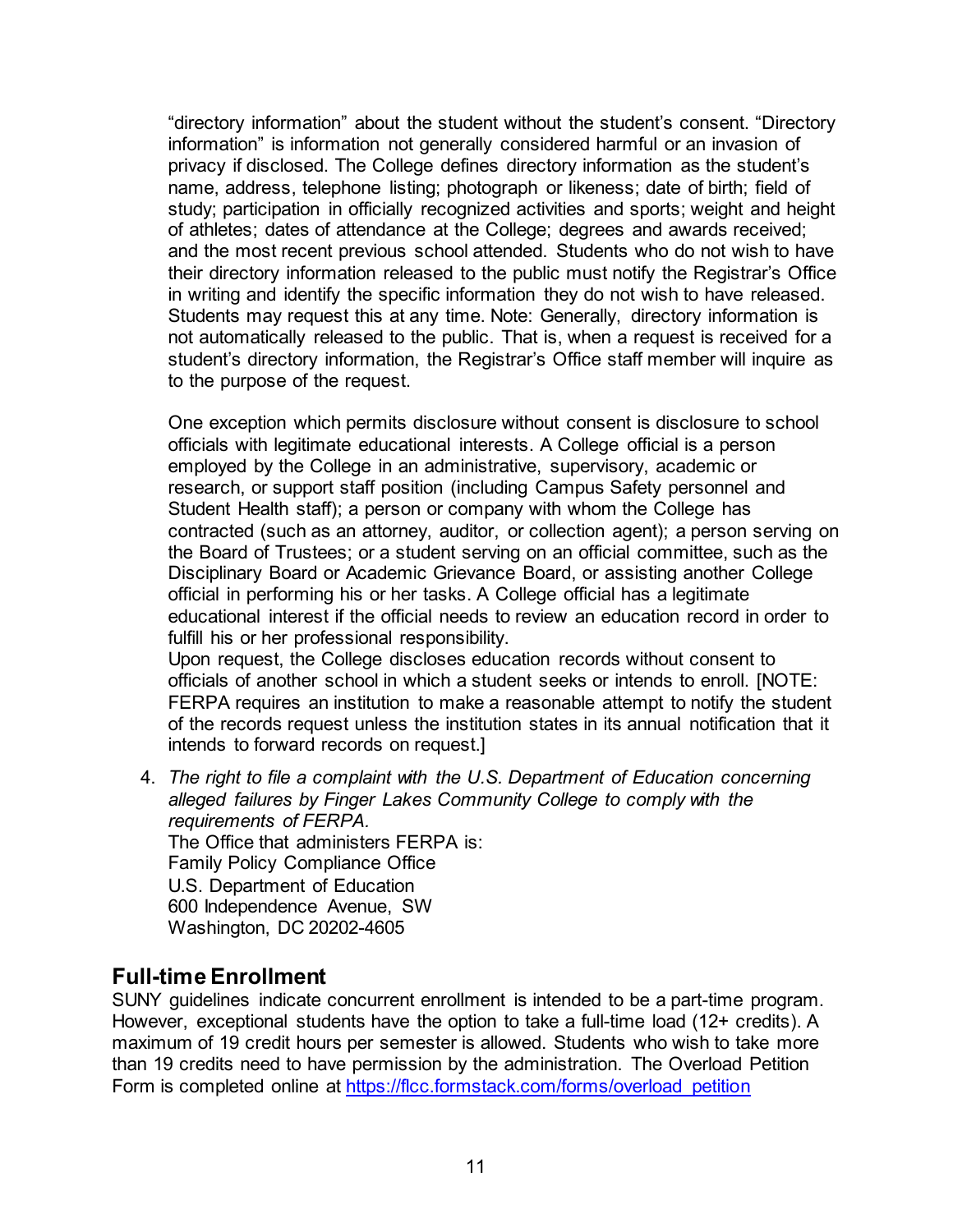# **Gemini Scholarship**

The Gemini Scholarship recognizes the academic achievement of high school seniors who have participated in the FLCC: Gemini program and plan to pursue full-time studies at FLCC upon high school graduation. The scholarship is worth one half the cost of FLCC's full-time tuition for one year. Twelve scholarships are awarded each year. Eligibility requirements include:

- High school seniors residing in Ontario, Wayne, Seneca, or Yates county
- Complete (received a final grade) at least 9 credits through the FLCC: Gemini program by the Spring semester grade deadline.
- Minimum 3.0 FLCC GPA.

For more information visit [www.flcc.edu/gemini.](http://www.flcc.edu/gemini) 

#### **IEPs/504s**

All students registered for an FLCC: Gemini course are required to meet minimum course expectations and learning outcomes indicated in the FLCC course syllabus. Testing and assessment accommodations for students with IEPs/504s that allow for students to meet course expectations and learning outcomes must be given including but not limited to extended time, separate location, assigning a reader, etc. Alternative assignments, fewer assignments, substitution of materials or lowering assignment/test expectations are not recognized accommodations for a college student. Gemini instructors may choose to give separate grades for the high school portion of the course if needed.

#### **Grades**

Final grades are posted online through Web Advisor. Fall grades are submitted in late January and spring grades are submitted in late June. See the FLCC: Gemini Calendar for exact due dates. Students may receive an "I" for "Incomplete". Incomplete indicates that a student was unable to complete a small portion of the course work by the end of the semester due to extenuating circumstances such as medical, etc. This grade may be assigned at the discretion of the instructor and is a temporary grade. Instructors may require a signed contract that includes a description of the work to be completed and a deadline for completion. The deadline for completing work is at the instructor's discretion, but cannot exceed one calendar year. After the student has completed the work, the instructor must submit a "Change of Grade Form" to the Office of Concurrent Enrollment. If the "I" grade has not been changed within one calendar year, it will be administratively changed to an "F".

Grades for an FLCC course use alpha format and all Gemini instructors are asked to follow the grade conversion scale below:

|   | 93 & above | 4.0 | C     | $73 - 77$  | 2.0 |
|---|------------|-----|-------|------------|-----|
|   | $90 - 92$  | 37  | $C$ - | $70 - 72$  | 17  |
|   | $88 - 89$  | 33  | D+    | $68 - 69$  | 1.3 |
| B | $83 - 87$  | 3.0 |       | $63 - 67$  | 1.0 |
|   | $80 - 82$  | 27  | D-    | $60 - 62$  | 0 7 |
|   | 78 – 79    | 2.3 |       | 59 & lower |     |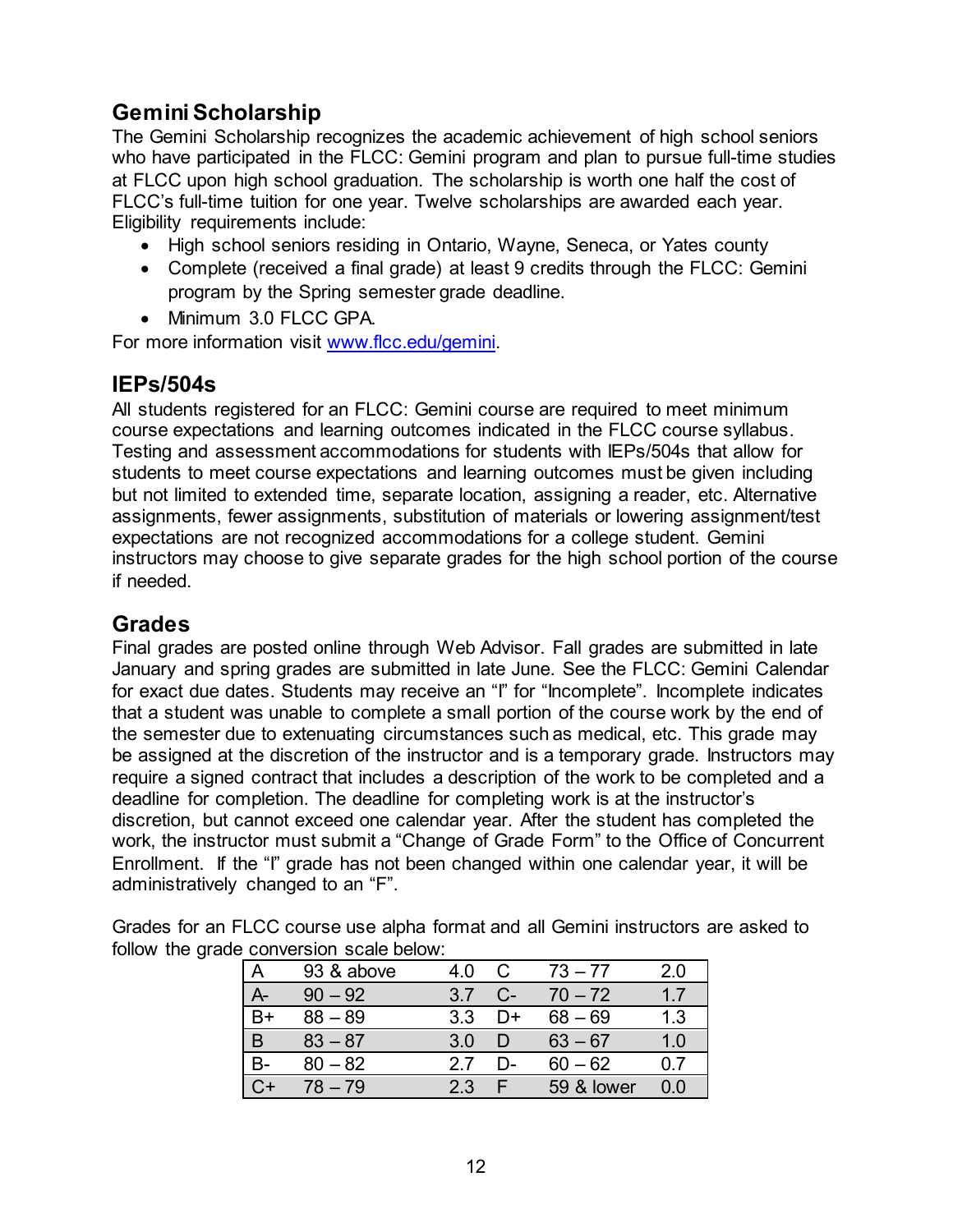# **Student ID Cards**

You may choose to get your FLCC ID card! (This is not required). Please Visit [www.flcc.edu/idcard](http://www.flcc.edu/idcard) for complete instructions. FLCC Student ID Cards are ordered online. You will not visit the campus to access an ID card.

## **Student Resources**

Gemini students are non-matriculated FLCC students with access to library resources, academic support, Web Advisor and Blackboard. Each semester, Concurrent Enrollment emails Gemini faculty a welcome letter for students. Faculty distribute the welcome letter that provides students with their Student ID# and FLCC email address, as well as instructions on how to access online library resources and Web Advisor.

# **Textbooks and Software**

Gemini instructors must utilize FLCC approved textbooks. It is the responsibility of the school district to provide a classroom set of textbooks for the course or they may choose to have students purchase their own textbooks. Gemini instructors must utilize all required FLCC software. It the responsibility of the school district to purchase the necessary software to teach the course.

# **Transferability**

Students who choose to attend another institution after high school graduation may request to send an official copy of their FLCC transcript to any college or university. Requests can be completed online at [www.flcc.edu/transcripts.](http://www.flcc.edu/transcripts) A \$5.00 fee is charged for each *official* transcript. There is no fee for an *unofficial* (student copy) transcript. Transcripts will not be sent for anyone with a financial obligation to the College.

Transfer credits from FLCC to another institution may be accepted in a variety of ways including course for course for a major or minor, elective credit or placement into a higher level course. It is the discretion of the receiving institution to determine whether they will accept transfer credits from another college or university and how those credits will be applied. It is strongly recommended that students check with the college or university of their choice for acceptance of FLCC transfer credit before registering for a FLCC course. When transferring credits, students should be prepared to present the course outline and a portfolio of student work to college officials who might need more detailed information before accepting the credit.

# **Tuition & Fees**

Tuition for courses offered through the FLCC: Gemini program is 1/3 the cost of FLCC's part-time tuition rate. Students are responsible for all student fees. Student fees are \$5 per credit hour. Students who are eligible for free and reduced meals will have the fee waived. Students may pay by credit card, check or money order (made payable to FLCC). Payment of student fees is due by the deadline. Students are not eligible for financial aid, as they are not high school graduates. Double tuition is charged for students who do not turn in a certificate of residence prior to the registration deadline (outside Ontario County) and/or have not lived in NYS for at least one calendar year. Full-time tuition is charged for students who take more than 11 credit hours per